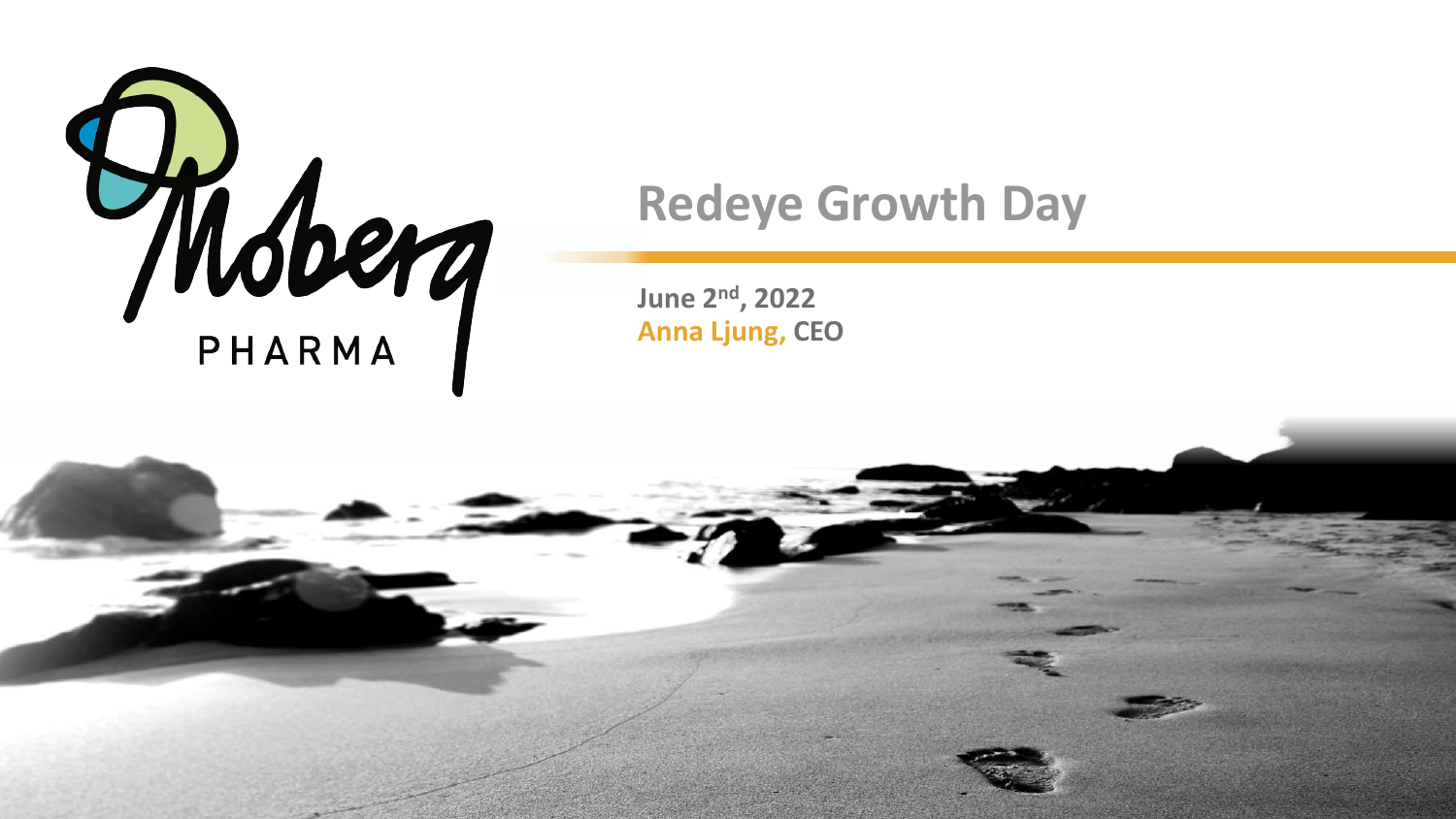#### **Disclaimer**

The purpose of this presentation (the "Presentation") is to provide an overview of Moberg Pharma AB (publ) (the "Company"). For the purposes of this notice, "Presentation" means this document, its contents or any part of it, any oral presentation, any question or answer session and any written or oral material discussed or distributed during the Presentation meeting.

This Presentation is not a prospectus or similar offer document. This Presentation does not purport to contain comprehensive or complete information about the Company and is qualified in its entirety by the business, financial and other information the Company is required to publish in accordance with the rules, regulations and practices applicable to companies listed on Nasdaq Stockholm (the "Exchange Information"). Any decision to invest in any securities of the Company should only be made on the basis of a thorough examination of the Exchange Information and an independent investigation of the Company itself and not on the basis of this Presentation. Neither this Presentation nor any of the Exchange Information has been independently verified by any other person unless expressly stated therein. No representation or warranty, express or implied, is made as to, and no reliance should be placed on, the fairness, accuracy or completeness of the information or opinions contained in this Presentation.

Except where otherwise indicated in this Presentation, the information provided herein is based on matters as they exist at the date of preparation of this Presentation and not as of any future date. All information presented or contained and any opinions expressed in this Presentation are subject to change without notice. None of the Company or any of its directors, officers, employees, agents, affiliates or advisers is under any obligation to update, complete, revise or keep current the information contained in this Presentation to which it relates or to provide the recipient of with access to any additional information that may arise in connection with it.

This Presentation contains "forward-looking" statements. These forward-looking statements can be identified by the fact that they do not relate only to historical or current facts. In particular, forward-looking statements include all statements that express forecasts, expectations, plans, outlook and projections with respect to future matters, including trends in results of operations, margins, growth rates, overall market trends, the impact of interest or exchange rates, the availability or cost of financing, anticipated cost savings or synergies, the completion of strategic transactions and restructuring programmes, anticipated tax rates, expected cash payments, and general economic conditions. By their nature, forward-looking statements involve risk and uncertainty because they relate to events and depend on circumstances that will occur in the future and they are subject to change at any time. There are a number of factors that could cause actual results and developments to differ materially from those expressed or implied by these forward-looking statements, including risks associated with the inherent uncertainty of pharmaceutical research and product development, manufacturing and commercialization, the impact of competitive products, patents, legal challenges, government regulation and approval, the Company's ability to secure new products for commercialization and/or development and other risks and uncertainties detailed from time to time in the Company's interim or annual reports, prospectuses or press releases and other factors that are outside the Company's control. Any forward-looking statements made by or on behalf of the Company speak only as of the date they are made. The Company does not undertake to update forward-looking statements to reflect any changes in the Company's expectations with regard thereto or any changes in events, conditions or circumstances on which any such statement is based.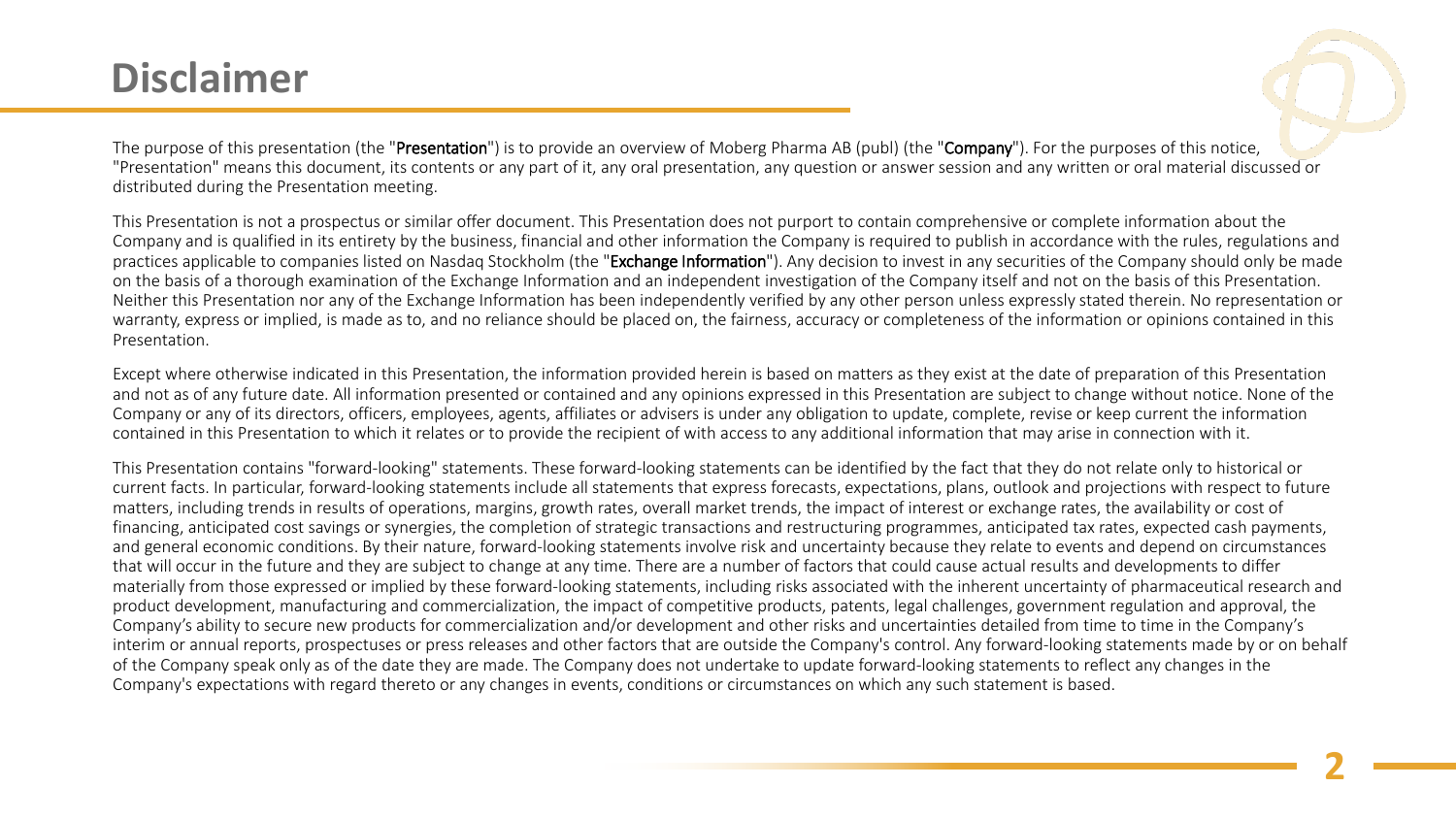# **Potential new global market leader in Onychomycosis**



#### MOB-015 has demonstrated world-leading ability to kill nail fungus

- $76\%$ <sup>1</sup> of patients became fungus free, in two phase 3-studies including 800+ patients
- Additional de-risked US phase 3 study based on completed phase 3 studies to enable US approval and strengthen claims globally
- Targeting category leadership with USD 250-500 million potential global product sales



#### On track for launch – capturing full value potential



EU

Japan

Republic of Korea



**TAISHO PHARMACEUTICAL** 

**DongKoo** 

Canada



Scandinavia

- Swedish MPA reference country for EU submission March 2022 Product launch expected 2023
- Proven commercial track record from Kerasal Nail® – built SEK 440 million franchise with 30% market share in the US
- Commercialization process to be repeated for MOB-015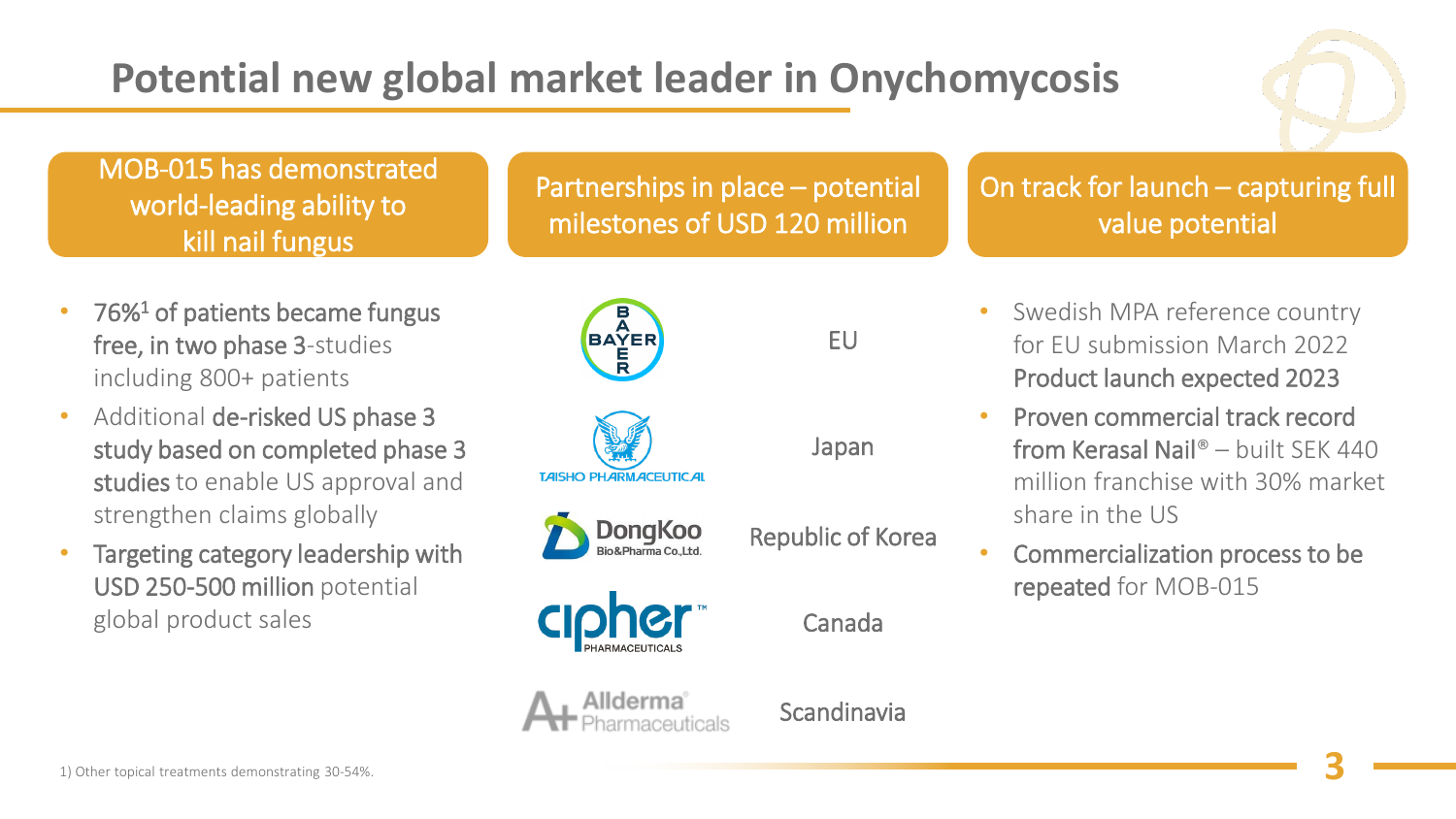# **100+ million patients need better treatment in EU/US only**



**10%** of the population suffer from nail fungus<sup>1</sup>



**\$2bn** global onychomycosis market<sup>2</sup>





1) PLoS Pathog. 2014 Jun; 10(6): e1004105.

2) Moberg Pharma estimate, based on market data from Symphony Health Solutions (US Rx sales), Symphony IRI (US OTC sales), and market data from Moberg Pharma's partners.

3) LifeSci Physician Survey, April 4, 2017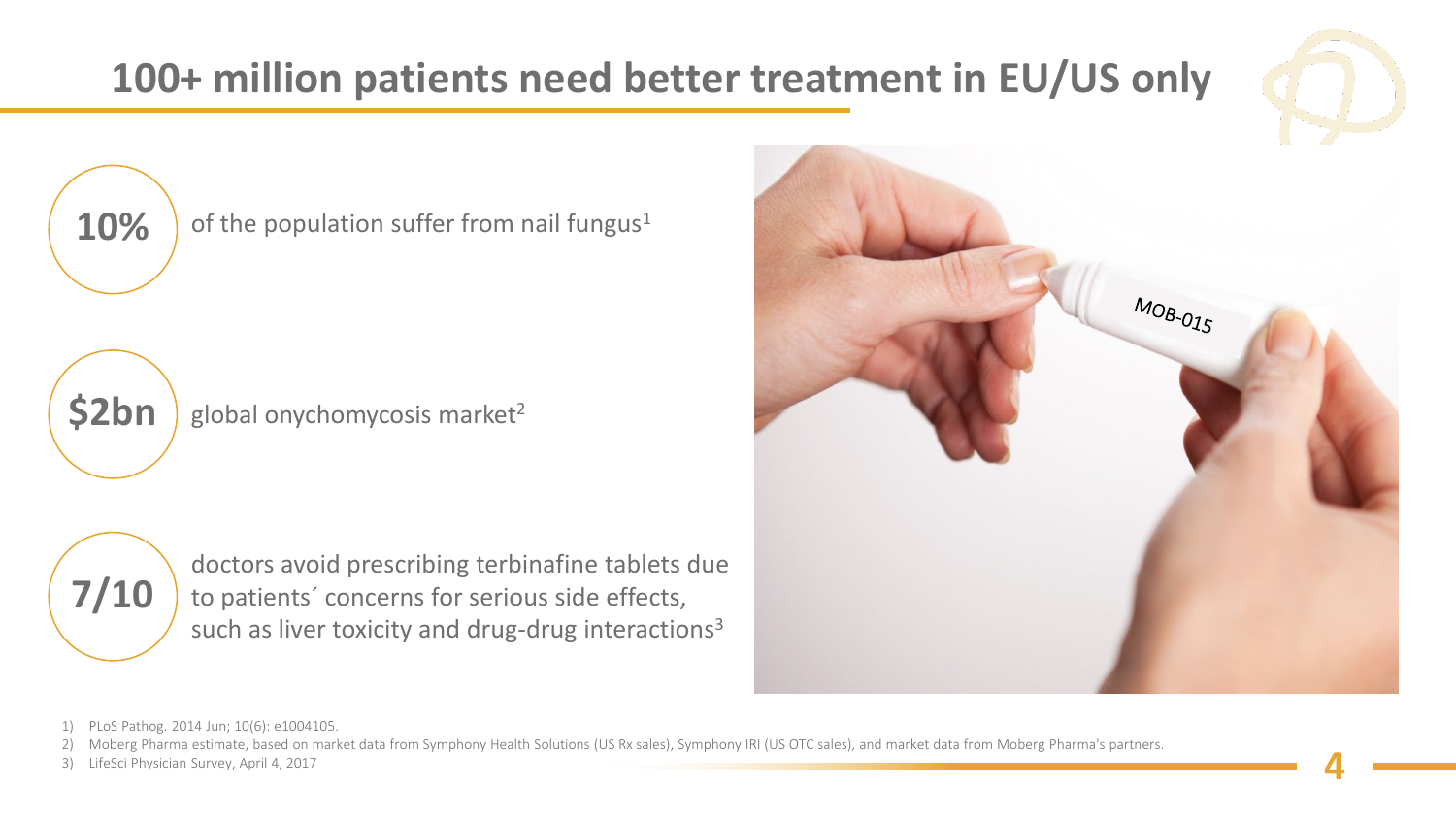# **MOB-015 Overview of completed Phase 3 studies**

#### **Key results**



|                                                                    | Europe              | <b>North America</b> |
|--------------------------------------------------------------------|---------------------|----------------------|
| Number of patients                                                 | 452                 | 365                  |
| Comparator                                                         | 8% ciclopirox       | Vehicle              |
| Complete cure @52w                                                 | Non inferiority met | Superiority met      |
| Mycological cure rate @52w                                         | 84%                 | 70%                  |
| Improvement of nail condition $@12w$<br>(patient subjective score) | 70%                 | 82%                  |

- Primary endpoint met in two Phase 3 studies, EU and North American
- High mycological cure with earlier onset than oral terbinafine
- Safe and well tolerated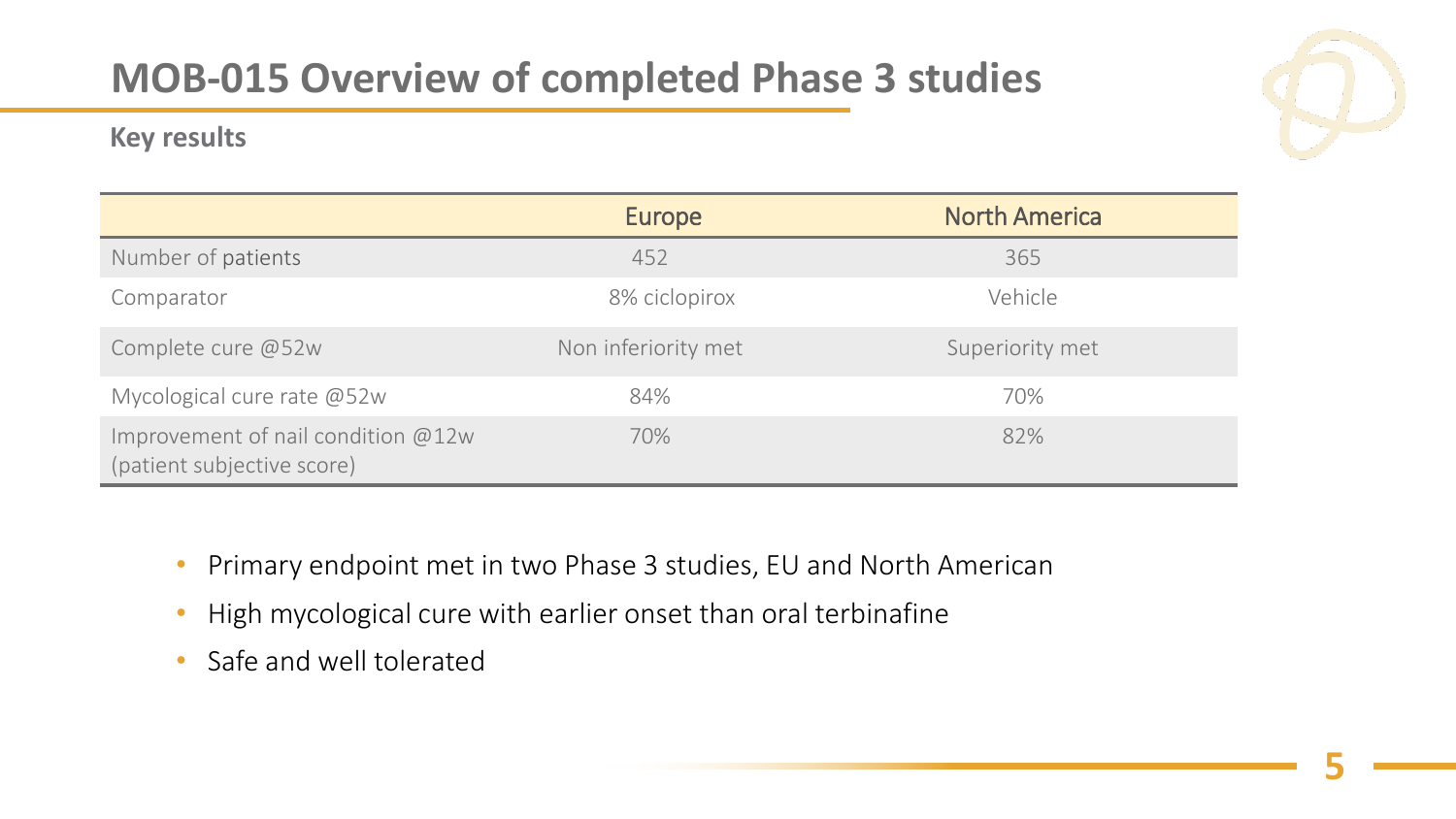### **Superior mycological cure – expecting to increase complete cure**



Oral and topical treatments of nail fungus

Concentration of terbinafine 1000x in the nail and 40x in the nail bed when treated with MOB-015 compared to oral terbinafine.

Patients prefer an efficacious topical to oral terbinafine due to risk for severe side effects.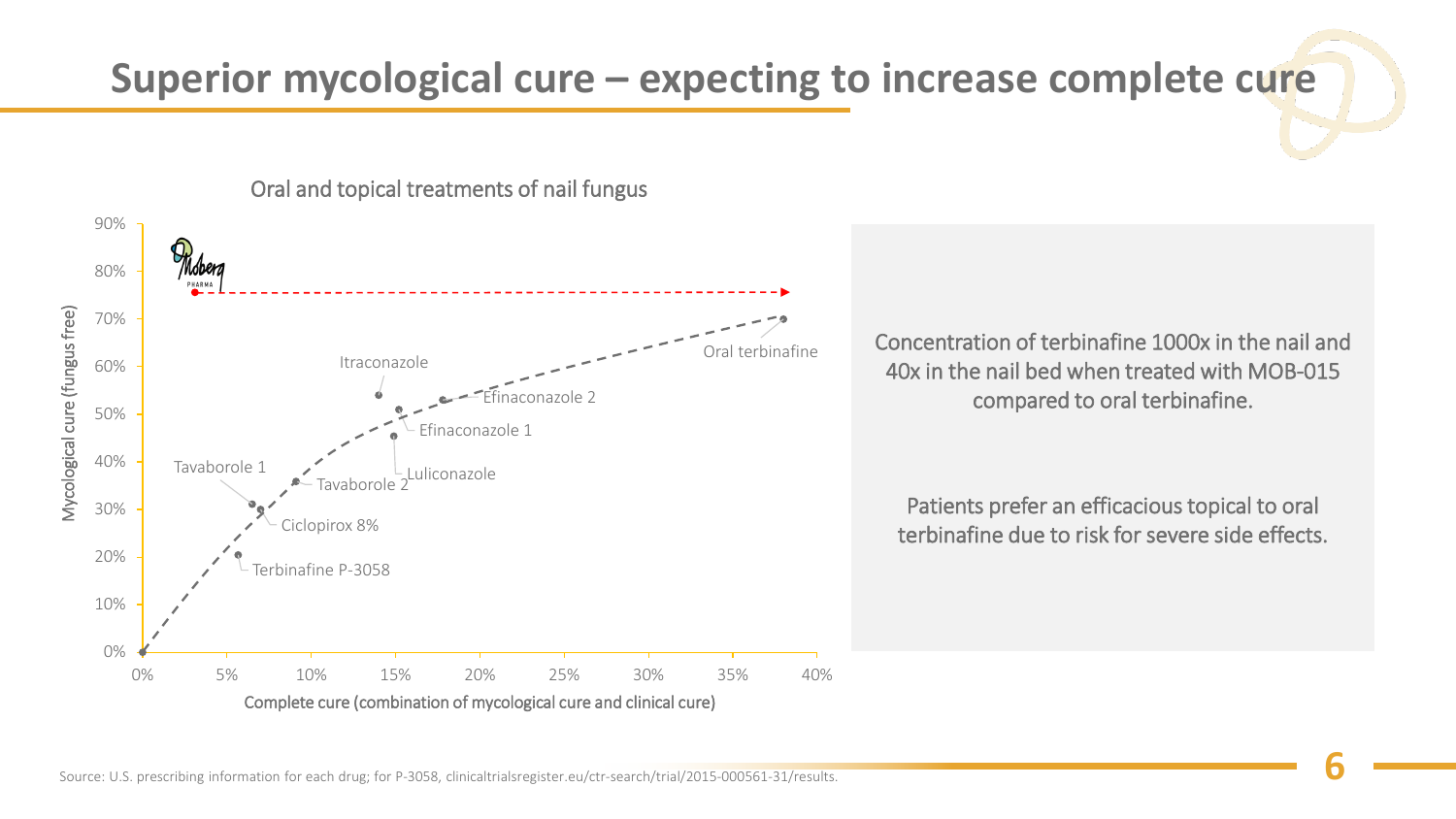### **Additional Phase 3 study with attractive commercial impact**



**7**

#### Shorter dosing regimen

#### Patient benefit Competitive advantage

- A regimen with daily dosing for 8-12 weeks followed by once weekly treatment, is highly attractive, and expected to maintain high mycological cure to deliver high complete cure
- This will significantly strengthen claims globally for MOB-015



- Shorter daily dosing for only 8-12 weeks would be a significant improvement for patients, leading to improved convenience and compliance
- 75% of patients see improvements already at week 12<sup>1</sup>
- Main topical competitors have 48 weeks daily treatment, but poor compliance. Average consumption is  $12-16$  weeks<sup>2</sup>
- MOB-015's dosing regiment will compare to oral treatment but without the safety issues of oral treatments

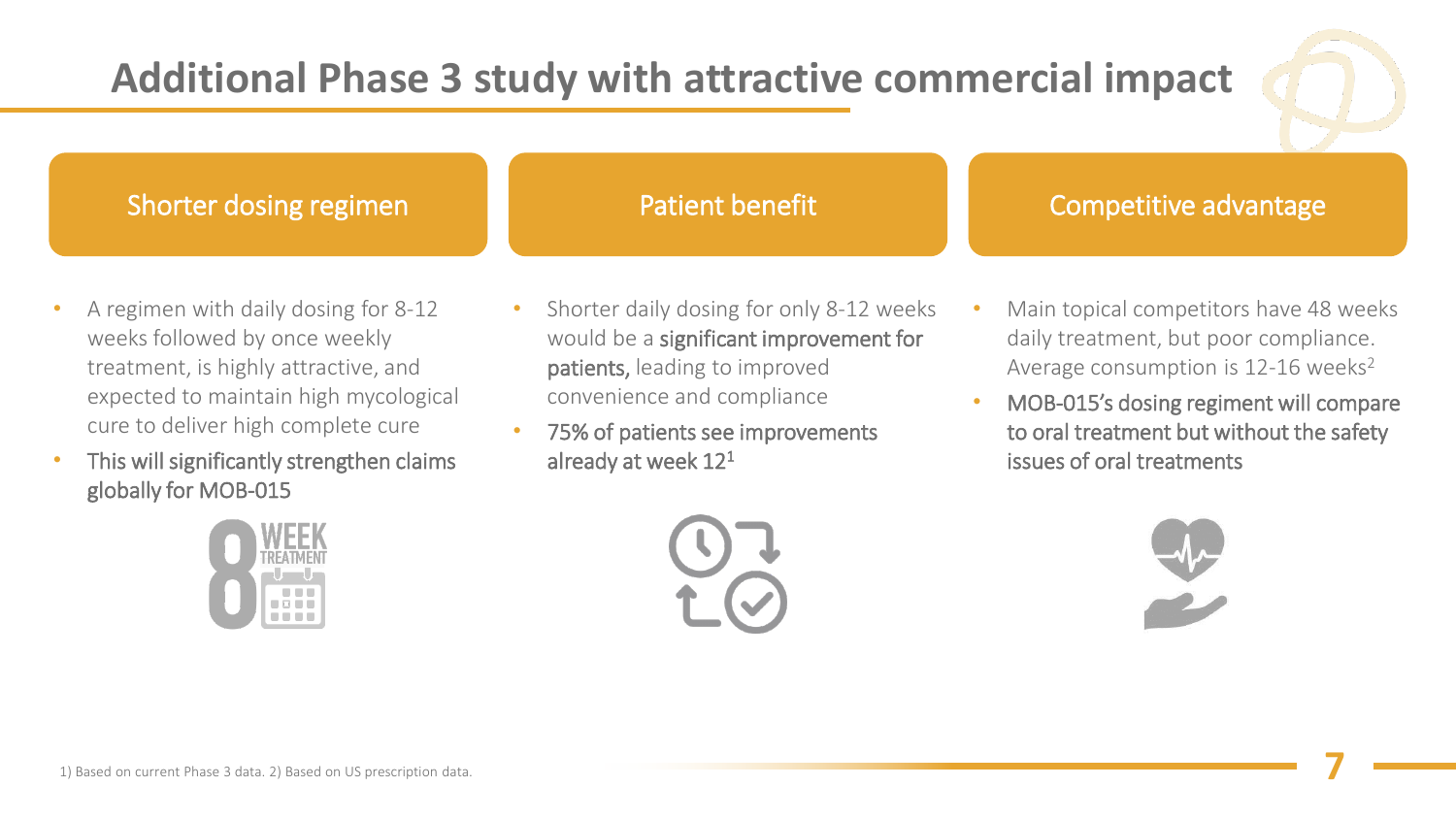# **Key Opinion Leaders strongly support the concept**



Dr Boni Elewski Professor and Chair of the Department of Dermatology University of Alabama

"*The high mycological cure rate demonstrated is very impressive and given the rapid onset of the antifungal effect, MOB-015 offers exciting benefits. I will definitely use it for my patients.* A higher complete cure rate is likely to be achieved with a shorter treatment period and this would also be much more attractive to patients."







Dr Aditya Gupta Professor, Department of Medicine University of Toronto

"I am a strong supporter of this concept*. With an optimized dosing regimen this product has* great potential *and* may become the preferred therapeutic option*, not only for monotherapy, but also as maintenance therapy to reduce recurrence after oral treatment."*





#### Dr Jan Faergemann

Professor in Dermatology Sahlgrenska Academy University of Gothenburg

*"Based on decades of experience with terbinafine and the excipients used in MOB-015, I believe a shorter treatment period has the potential to provide higher complete cure rates.* Killing the fungus is the driver of also reaching complete cure."

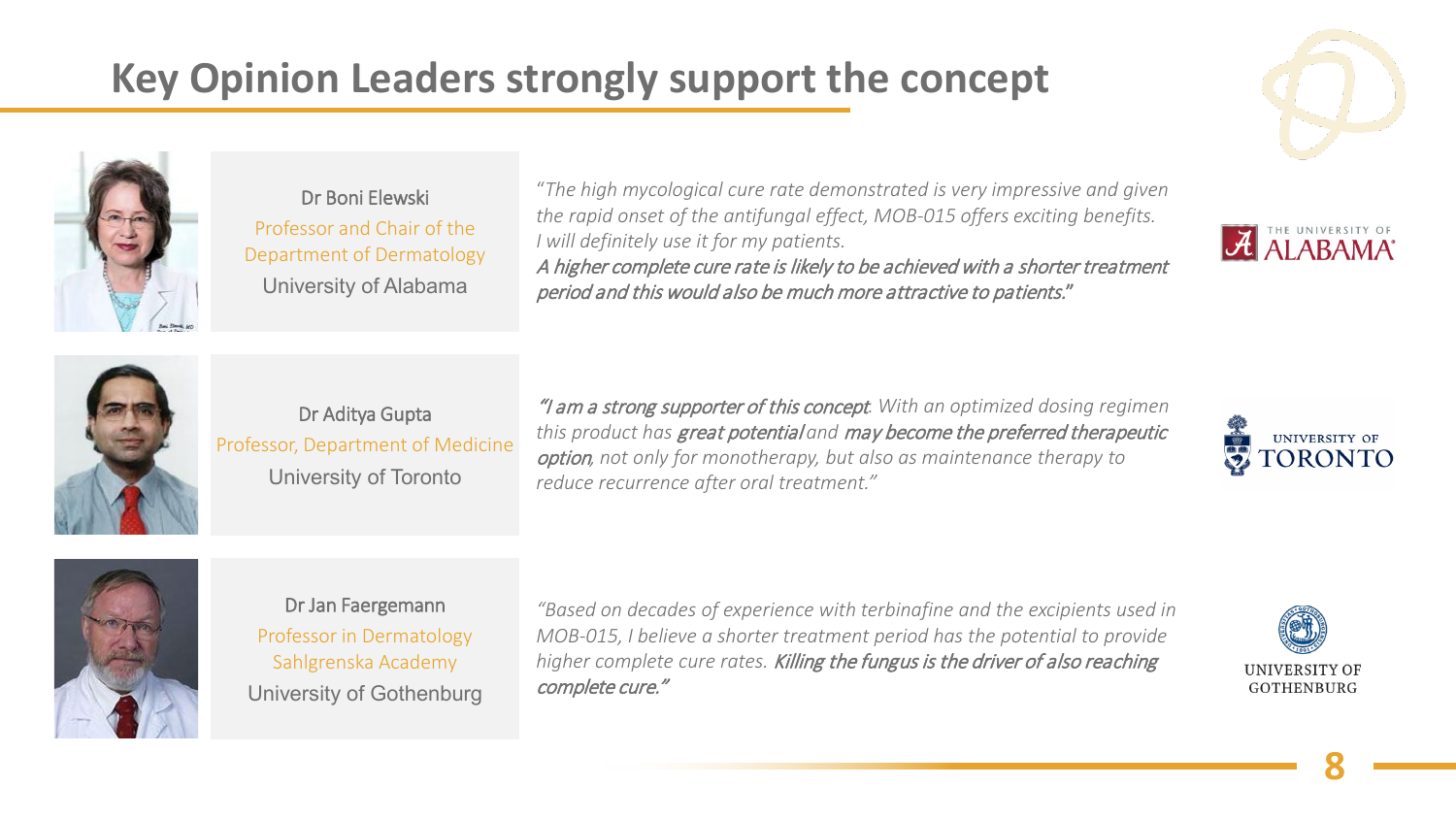

#### The new North American Phase 3 study has started and is fully financed thanks to the guaranteed rights issue.

- Similar design as the already completed North American study
	- Multi-center, double-blind, randomized, vehicle-controlled study
	- Scheduled to include 350 patients in North America
	- Patient enrollment ongoing
- Purpose of the new study:
	- Enable market approval in the U.S.
	- Strengthen the product's clinical data and marketing claims globally
- The new study builds on the experience gained from the previous studies
	- Cooperation with the same CRO and lead investigator as in the previous North American study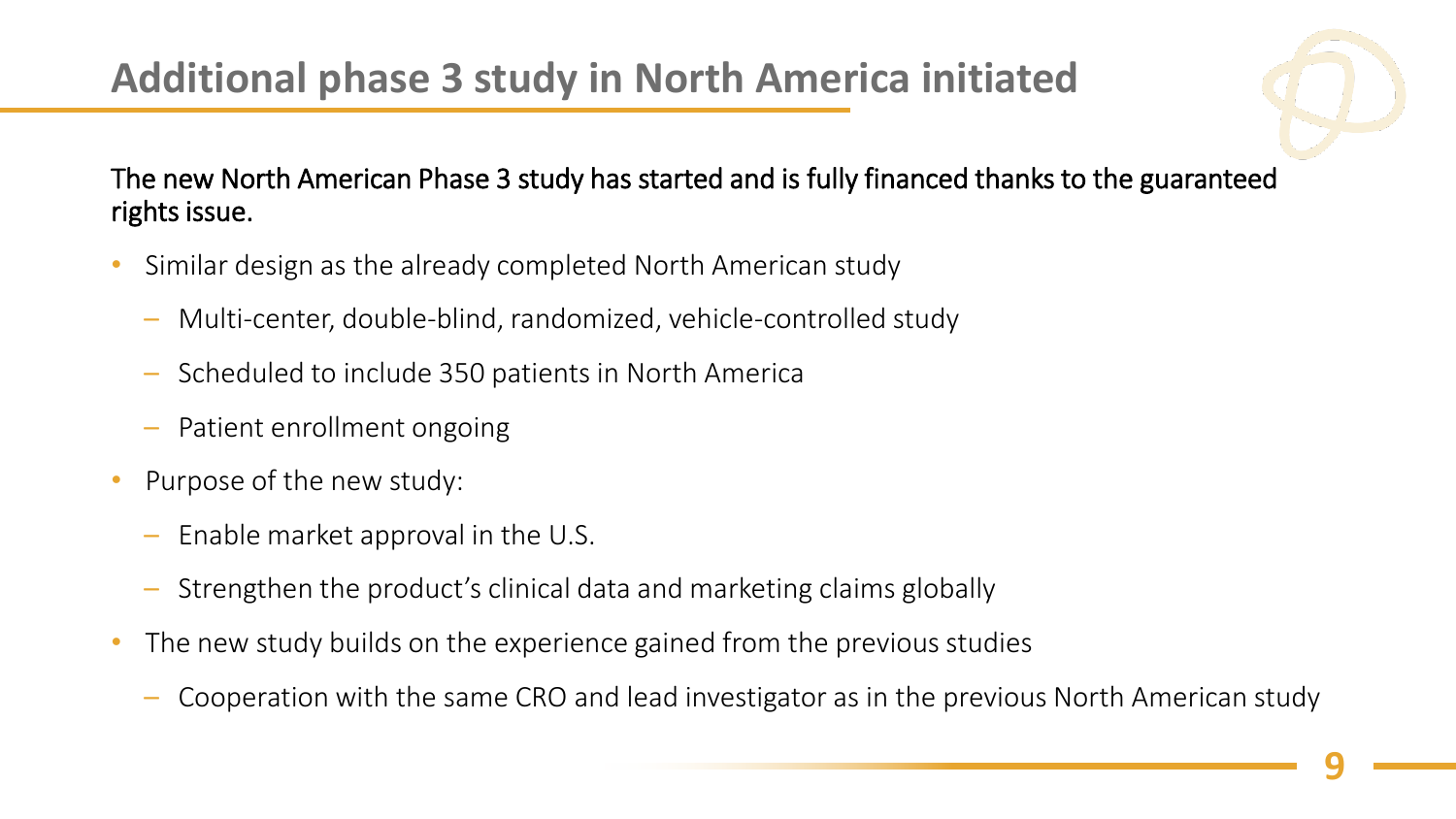# **Advancing towards market launch – filing for EU approval**



- Moberg Pharma has submitted its marketing authorization application for MOB-015 in March 2022
	- The Medical Products Agency in Sweden is reference member
	- Submitted in Europe through the decentralized procedure
	- Full application, which offers the possibility of data exclusivity for up to 10 years following market approval
	- Market approval is expected in 2023
- EMA's Paediatric Committee approval (September 2021) paved way for EU submission
	- Supplementary pediatric study during and after approval process for MOB-015

#### March 2022

• Submission of Marketing Authorisation Application in Europe



### 2023 Expected approval in the EU EU product launch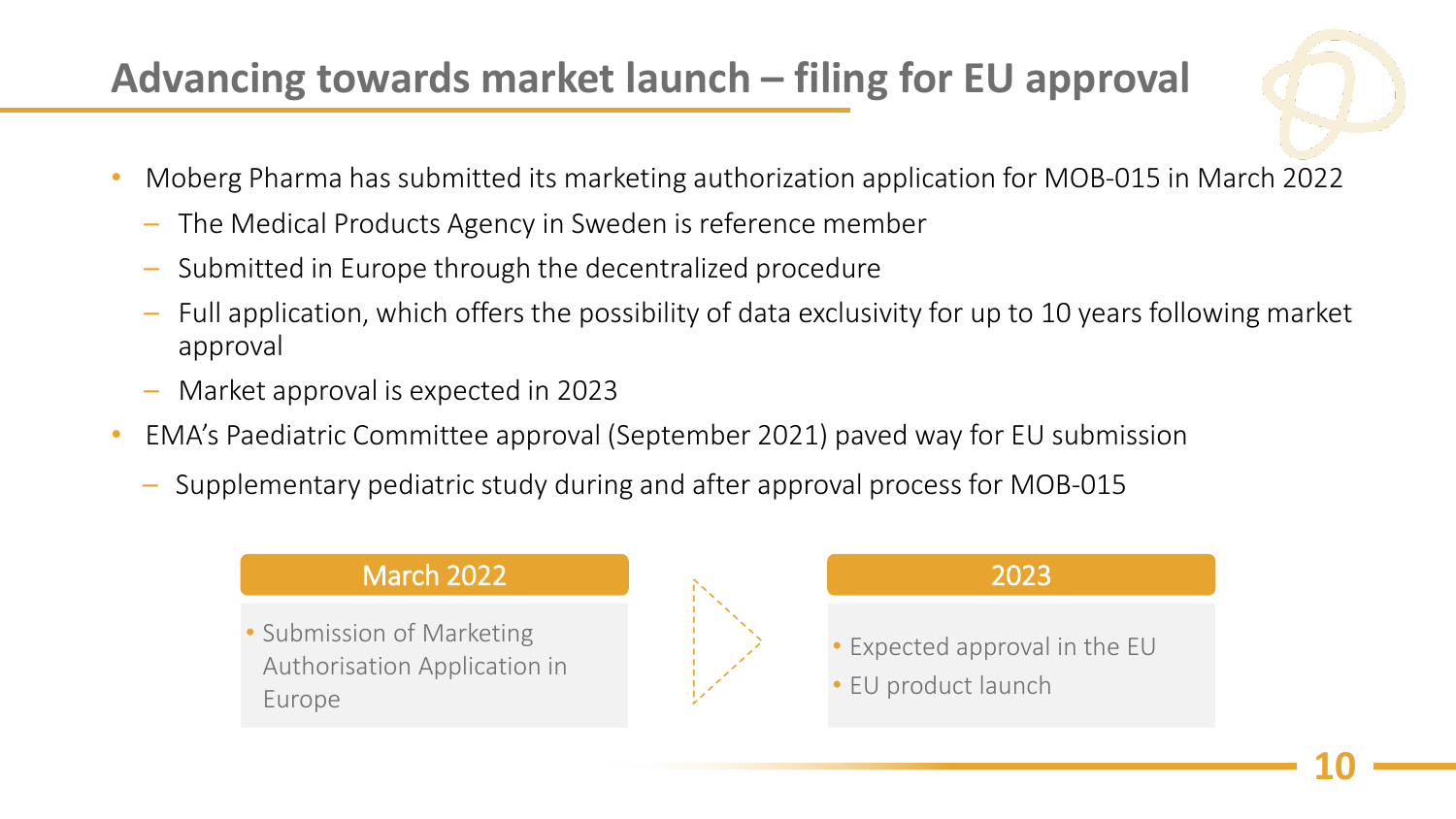

| <b>US</b><br>USD 150 - 300m                          | US $Rx^1$ potential:<br>USD 150 - 300m (400 - 600 thousand units à USD 375 - 500/unit after GTN discount<br>i.e. pricing on par with branded competitors and a target market share of 8 - 12%) |
|------------------------------------------------------|------------------------------------------------------------------------------------------------------------------------------------------------------------------------------------------------|
|                                                      |                                                                                                                                                                                                |
| <b>Other Rx markets</b><br><u> IUSD 50 - 100m </u>   | Other Rx markets, e.g. Japan and Canada:<br>USD 50 - 100m (USD 40 - 100/unit ex factory and targeting a market share of 10 - 20%)                                                              |
|                                                      |                                                                                                                                                                                                |
| <b>OTC</b> markets<br>$ {\sf USD}$ 50 - $100{\sf m}$ | <b>OTC markets in EU and RoW:</b><br>USD 50 - 100m (3.5 - 7 million units à EUR 15/unit ex factory)                                                                                            |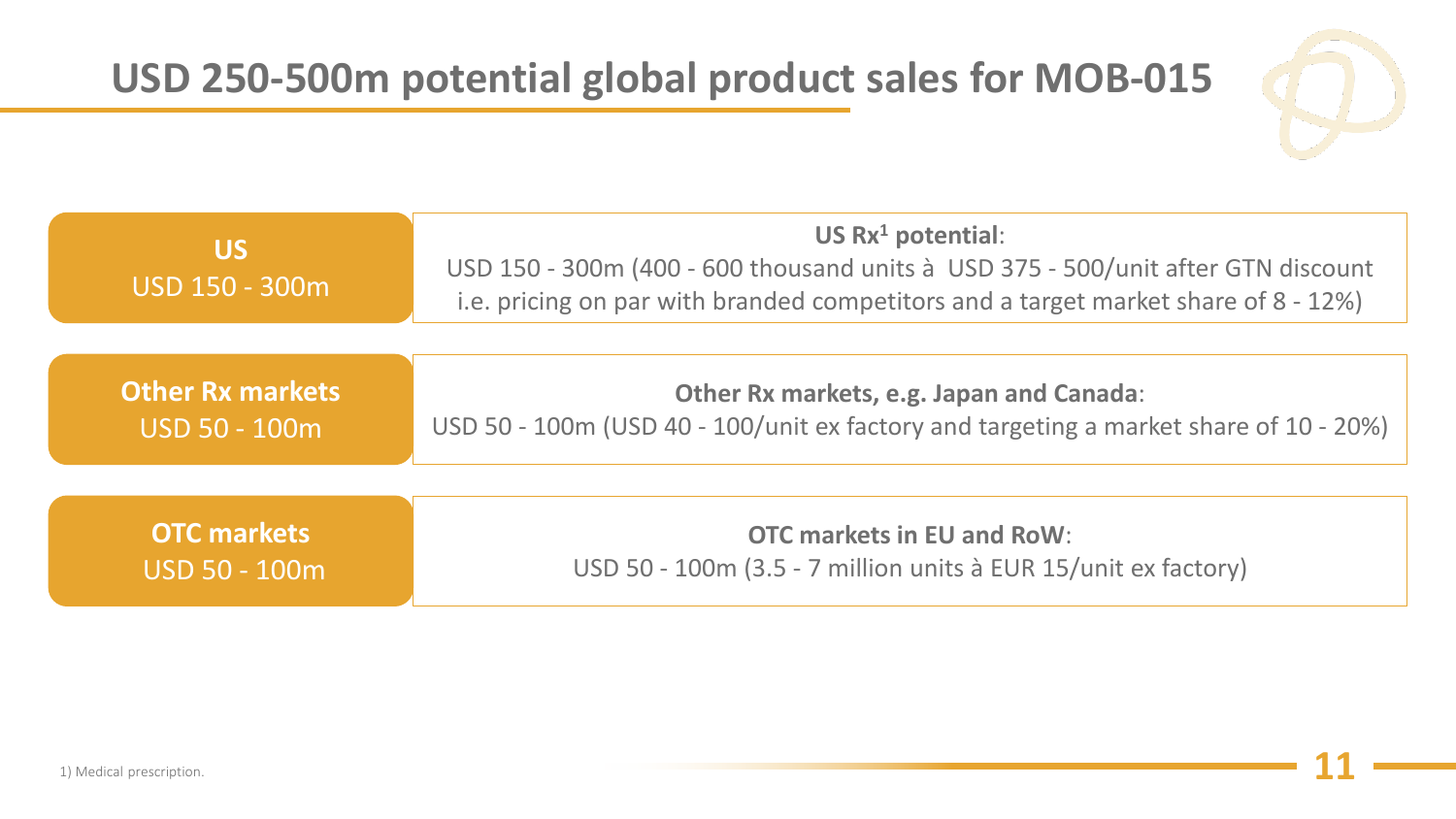### **Strong commercial partners in place**



USD 200m+

EU OTC market for topical onychomycosis in 2017



- The world leader in OTC antifungal treatments with the brand Canesten
- Up to EUR 50 million in milestone payments with EUR 1.5 million upfront
- Royalties and supply fees for delivered products

USD 290m

Japanese market for branded drugs for onychomycosis in 2018



- Up to USD 50 million in milestone payments, with USD 5 million upfront
- Royalties and supply fees for delivered products

USD 58m Canadian market for

onychomycosis prescription drugs in 2017

- Up to USD 14.6 million in milestone payments, with USD 0.5 million upfront
- Royalties on future net sales in Canada

USD 40m

Korean market for topical drugs for onychomycosis



- Korean dermatology market leader, excellent coverage of dermatology clinics
- Distribution agreements with attractive margins



Scandinavian OTC market for topical onychomycosis



• Allderma is managed by the team responsible for the successful Nordic launch of Nalox®, our first-generation nail fungus product

**12**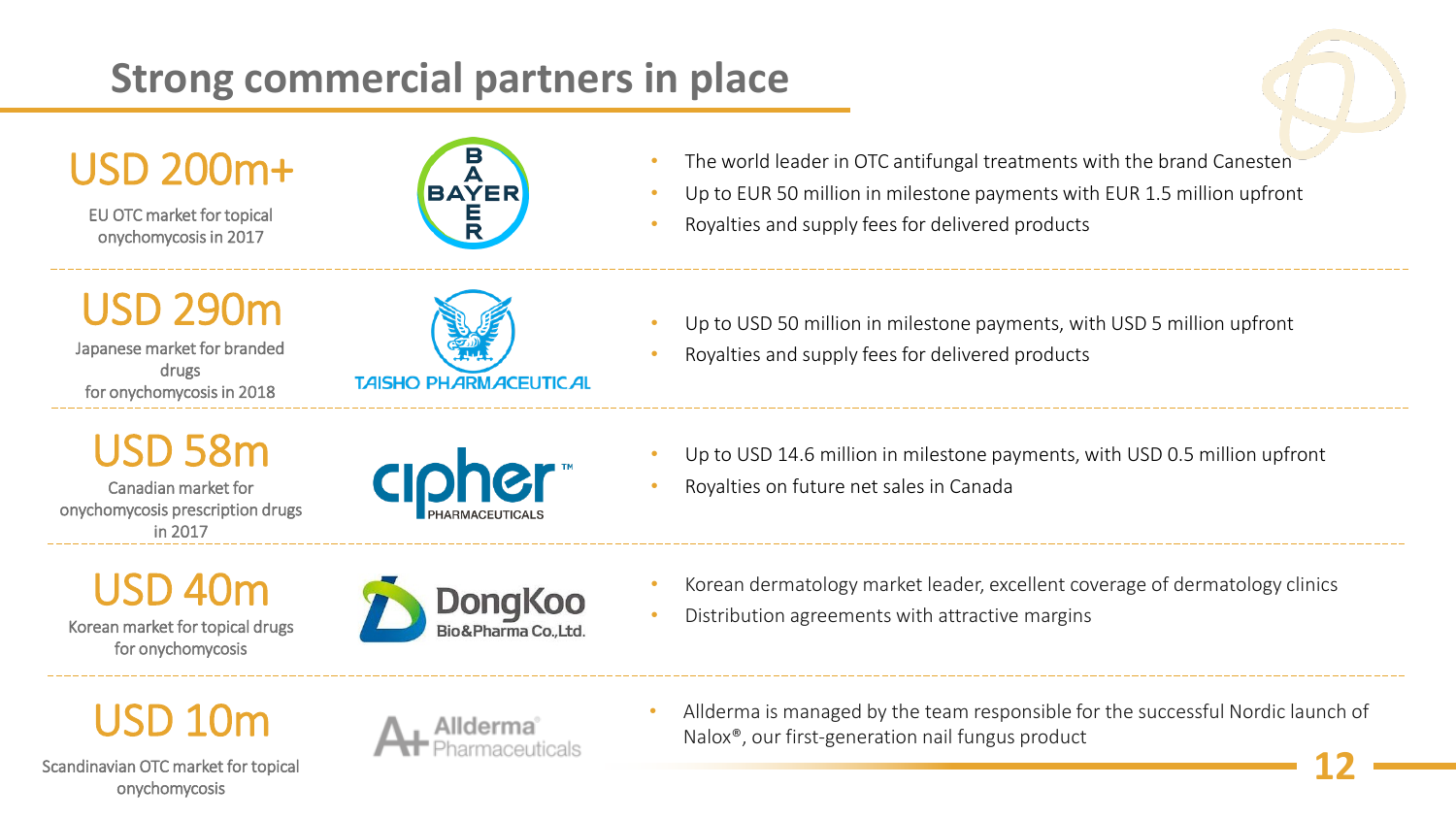## **Excellent commercial track record from Kerasal Nail**

**Net Sales, SEKm**

Experience from building a SEK 440m franchise



**439** Proven commercial track record with leading OTC brand Kerasal Nail® for nail fungus

- Distributors in 30+ markets
- Direct sales in the U.S. with #1 position, 30% market share and available in more than 30,000 U.S. stores

#### Commercialization process to be repeated for MOB-015

- Focus on podiatrists: >40% US prescriptions
- DTC marketing to U.S. consumers
- Co-promotion with U.S. derm company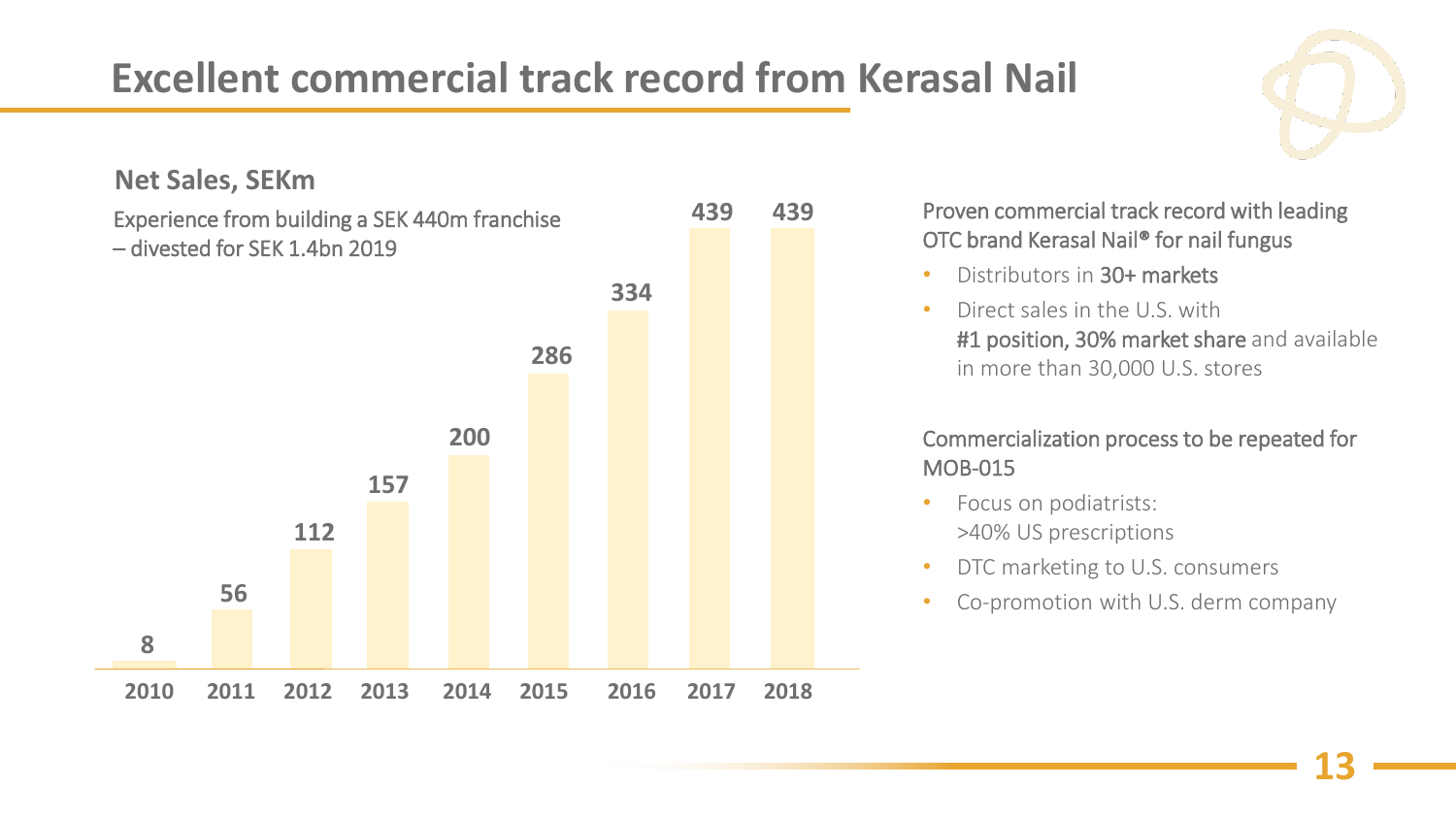# **Potential new global market leader in Onychomycosis**



#### MOB-015 has demonstrated world-leading ability to kill nail fungus

- $76\%$ <sup>1</sup> of patients became fungus free, in two phase 3-studies including 800+ patients
- Additional de-risked US phase 3 study based on completed phase 3 studies to enable US approval and strengthen claims globally
- Targeting category leadership with USD 250-500 million potential global product sales



#### On track for launch – capturing full value potential



EU

Japan

Republic of Korea



**TAISHO PHARMACEUTICAL** 

**DongKoo** 

Canada



Scandinavia

- Swedish MPA reference country for EU submission March 2022 Product launch expected 2023
- Proven commercial track record from Kerasal Nail® – built SEK 440 million franchise with 30% market share in the US
- Commercialization process to be repeated for MOB-015